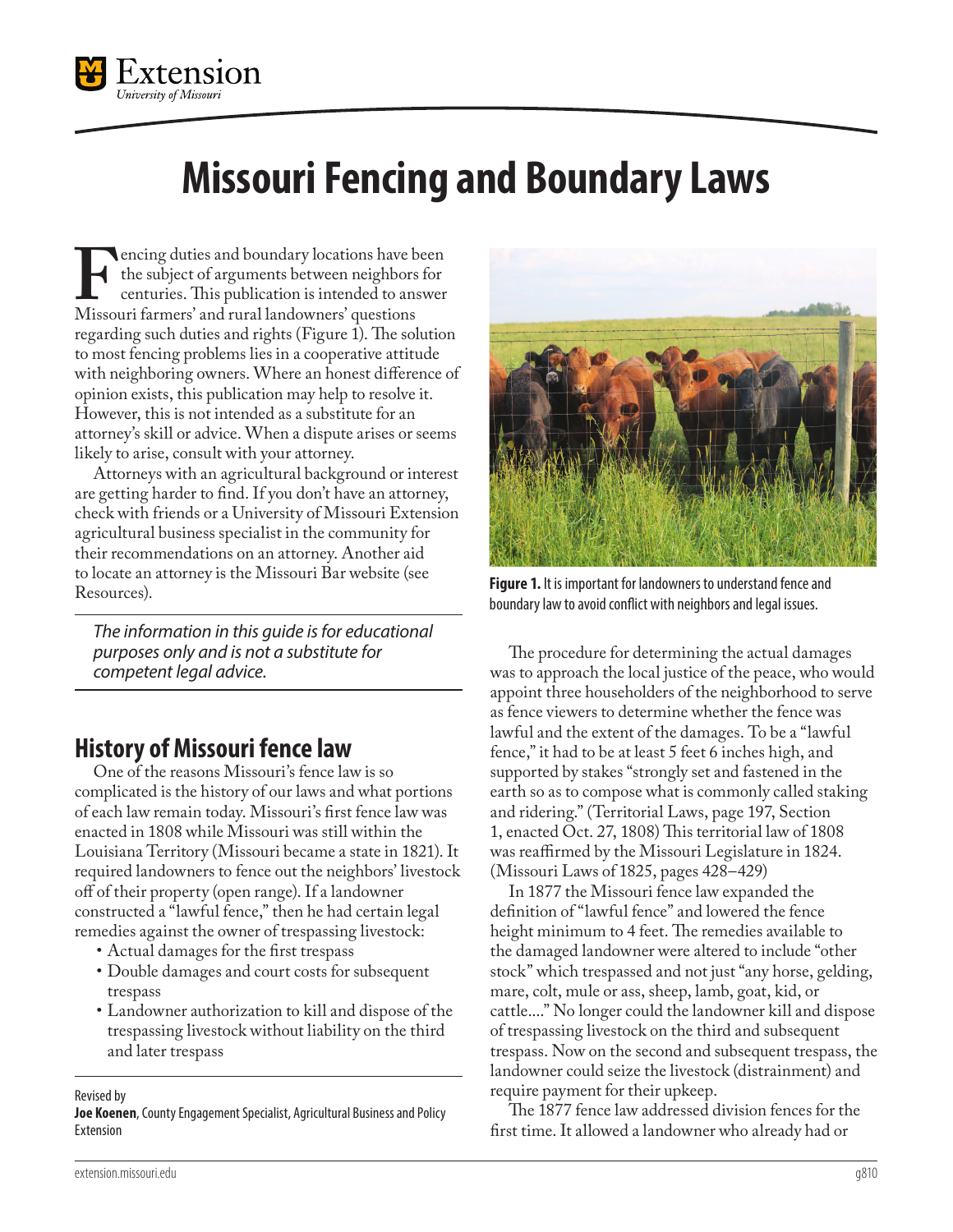who constructed a lawful fence "enclosing the land of another" to obtain one-half the division fence costs from the neighboring landowner. Each would then own an undivided half in the division fence. Each was required to maintain his portion of the fence, but no right-hand rule was mentioned in the statute. Disputes were to be resolved by the justice of the peace appointing three fence viewers, who each were to receive one dollar per day.

Double damages under the 1877 law were permitted if the division fence owner failed to keep his fence portion in good repair. Removal of a division fence required the consent of all the fence owners, although there was a special six-month written-notice provision, which allowed the removal (at the end of the six-month period) of all or part of a division fence owner's fence portion.

In 1889 Missouri amended its fence law (sections 65.5032 to 65.5056) to include barbed wire and set standards for fences made of boards and posts. Barbed wire fences were to have posts not more than 16 feet apart and to have three barbed wires tensely fastened to the posts. The upper wire had to be "substantially four feet from the ground." A board-and-post fence had to be at least 4.5 feet high with posts no more than 8 feet apart.

In 1919 the Legislature changed the procedure for removing a division fence, keeping the requirement of consent but eliminating the six-month-notice provision that would have allowed removal. Another 1919 provision said that a division fence builder did not have to give notice to the neighboring landowner before building his half but could go ahead and build it and then get reimbursement for half the construction costs.

In 1963, the Legislature enacted major changes in fence law by authorizing the "local option" fence law (Chapter 272.210, 1963). Adoption of the local option for a county required a majority vote at a county election. The issue could be put on the local ballot either by motion of the county court or upon the petition of 100 real estate owners of 10 or more acres in the county. As discussed below, the major differences between the general county fence law and the local county option changed the definition of lawful fence, allowed only actual damages rather than double damages, and limited the forced contribution from neighboring landowners to one-half the value of a fence of four barbed wires with posts 12 feet apart. If a more expensive division fence is built, the landowner requiring more is responsible for the extra costs.

## **Missouri's fencing statute revised**

After more than 20 years of bills being introduced each legislative session, the General Assembly passed and the governor signed into law major changes to Chapter 272, Missouri's fencing statute, that went into effect Aug. 28, 2001 (see Resources to access statute online).

The major changes are only for "general fence law counties," not those counties that have opted (or will opt) out by local election into the "optional county fencing statute" (found in the same Chapter 272 of the Missouri Revised Statutes, in the latter half, beginning with section 210). As of May 2016, 19 Missouri counties are thought to have adopted the Optional County Fencing Statute: Bates, Cedar, Clinton, Daviess, Gentry, Grundy, Harrison, Knox, Linn, Macon, Mercer, Newton, Putnam, Schuyler, Scotland, Shelby, Sullivan, Saint Clair and Worth.

In 2016, the Legislature amended sections 272.030 and 272.230 of the Missouri Revised Statutes (RSMo) to allow damages only in cases of animal negligence. More on the meaning of these changes will be addressed later in this publication.

We will return to discussing the local option fence law provisions after we cover the general county fence law (default provisions).

#### *Change 1: Modified forced contribution and maintenance (general counties)*

Only if the neighbor has livestock placed against the division fence can he/she be forced to pay for half the cost of construction, as well as be required to maintain the right-hand half. If the neighbor doesn't have livestock against the fence, you will have to put up the entire cost of the division fence and maintain the entire fence. Other states allow "compulsory contribution" whether or not the reluctant neighboring landowner has livestock against the division fence.

A landowner building the entire division fence may report the total cost to the associate circuit judge, who will authorize the cost to be recorded on each neighbor's deed. If your neighbor later places livestock against the division fence, then the landowner who built the entire division fence can get reimbursed for one-half the construction costs (RSMo sections 272.060.1 and 272.132).

However, this has not worked as the law intended for a couple of reasons. First, many judges today have no agricultural expertise or background, and the law expects them to know what a fence costs. Second, in many Missouri counties, only attorneys can go into the associate circuit court office, thus greatly increasing the costs of doing this for the one landowner.

Under the prior law, either neighbor could force the other neighbor to pay for half of the construction and maintenance of a division fence, regardless of whether the reluctant neighbor had livestock against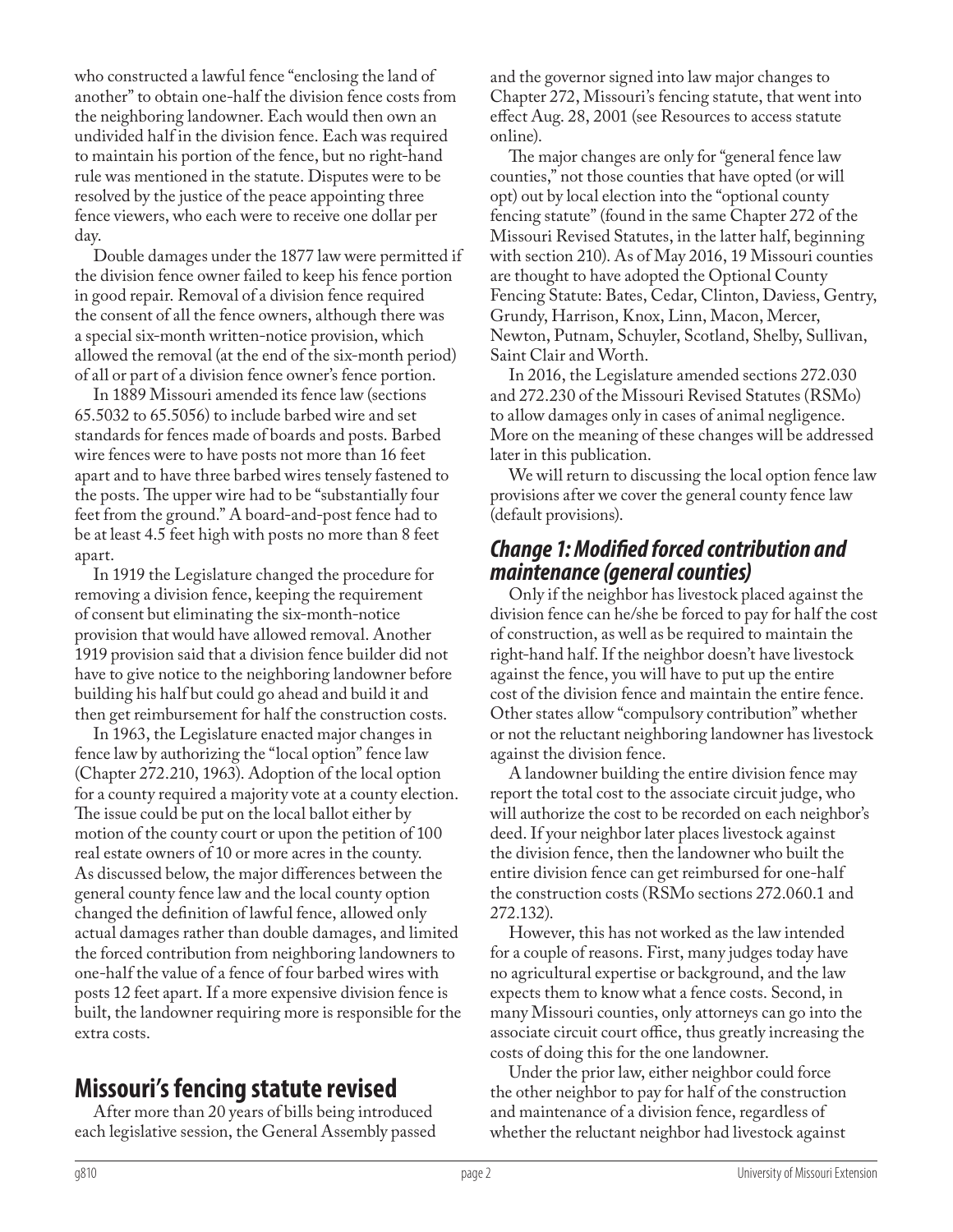the fence. This continues to be the fencing law in many Midwestern states.

## *Change 2: The right-hand rule (general counties)*

It was assumed there was a "right-hand rule" as a custom, but there was no such language in the former statute. Now the statute clearly says neighbors who cannot agree on who is to build and maintain which portion of a fence shall apply the right-hand rule. Each neighbor stands on his land looking at the common boundary, finds and meets at the midpoint, and is responsible for the half to his right (RSMo section 272.060.1). Anything other than that must be in writing and recorded at the county recorder's office.

This assumes each neighbor has livestock against the division fence. Where your neighbor doesn't have livestock against the fence, then you will have to build and maintain the whole fence until such time as your neighbor places livestock against it. You can legally enter upon your neighbor's land to build and to maintain your share of the division fence (RSMo section 272.110).

Under the prior law, you would have to take your neighbor to court if you and your neighbor couldn't reach an agreement as to which fence portion was whose responsibility to build and to maintain.

### *Change 3: What is a "lawful fence?" (general counties)*

Some may think the new statutory definition of "lawful fence" is cumbersome and confusing, but you should have seen it under the prior law!

Basically, RSMo section 272.020 says that a "lawful fence" is any fence consisting of posts and wire or boards at least 4 feet high (and mutually agreed upon by adjoining landowners or decided upon by the associate circuit court), with posts set firmly in the ground not more than 12 feet apart. The fence must also maintain livestock.

A question occurs when both neighbors have livestock against the division fence but one neighbor wants a more costly fence, probably because his livestock require a stronger or higher fence. The associate circuit court for your county will be the ultimate decider on that issue. RSMo section 272.136 states that you can build the neighbor's portion in excess of the lawful fence required (but at your own expense above the cost of the legal fence).

## *Change 4: Actual or double damages in case of negligence? (general counties)*

What if your right hand division fence is in need of repair and your animals trespass onto your neighbor and cause damages to crops or livestock? Under the

new statute, you are liable for damages done (RSMo section 272.030). There may be some confusion about the allowance for "double damages" in RSMo section 272.050, which was not deleted in the revision. This particular statutory section is a "leftover" from the 1808 law, which referred to the former duty of landowners to fence out neighbors' livestock under the open-range law (see above under "History of Missouri fence law"). But Missouri eliminated "open range" law in favor of "closed range" law in 1969. Courts have a duty to apply statutes as written, and not to "make or remake statutes" (the separation of powers between the judiciary and legislative branches). This statute on its face says landowners who fail to maintain their section of division fences (and thereby allow a neighbor's livestock to trespass) are liable for double damages for any damage caused to the trespassing livestock by the landowners' shooting, worrying, use of dogs or otherwise. This statute encourages landowners to maintain their portion of division fences, and also threatens to punish them if they injure trespassing livestock who enter due to the landowners' failure to properly maintain their portion of the division fence.

### *Existing division fences under the new Missouri statute*

Under either the old (pre-Aug. 28, 2001) or new Missouri fencing statute, neighboring landowners are free to agree on arrangement for contributions, construction or maintenance of division fences. Such agreements must be in writing, signed, notarized and recorded against the land title of all landowners sharing the division fence. Any validly recorded written fencing agreement in existence before Aug. 28, 2001, will continue to be enforceable under the new fencing statute.

Division fences in existence before Aug. 28, 2001, are not grandfathered under the old statute. If no valid written and recorded fencing agreement exists before that date, the fencing rights and duties will be defined under the new statute. For example, if your neighbor had not paid for half of an existing division fence, under the new fencing statute, he won't have to unless he has livestock running against it. If he had paid for half and was maintaining half, the neighbor may arguably discontinue maintenance of his half if he isn't running livestock against the division fence. The new statute does not go into this particular situation, so you may have to seek clarification from the associate circuit court (or perhaps in the small claims court, as the same judge sits in both courts).

Under this law, the livestock owning landowner (assuming one owns livestock and the other does not) can take the total costs (materials, labor) of putting up the fence to the associate circuit court to obtain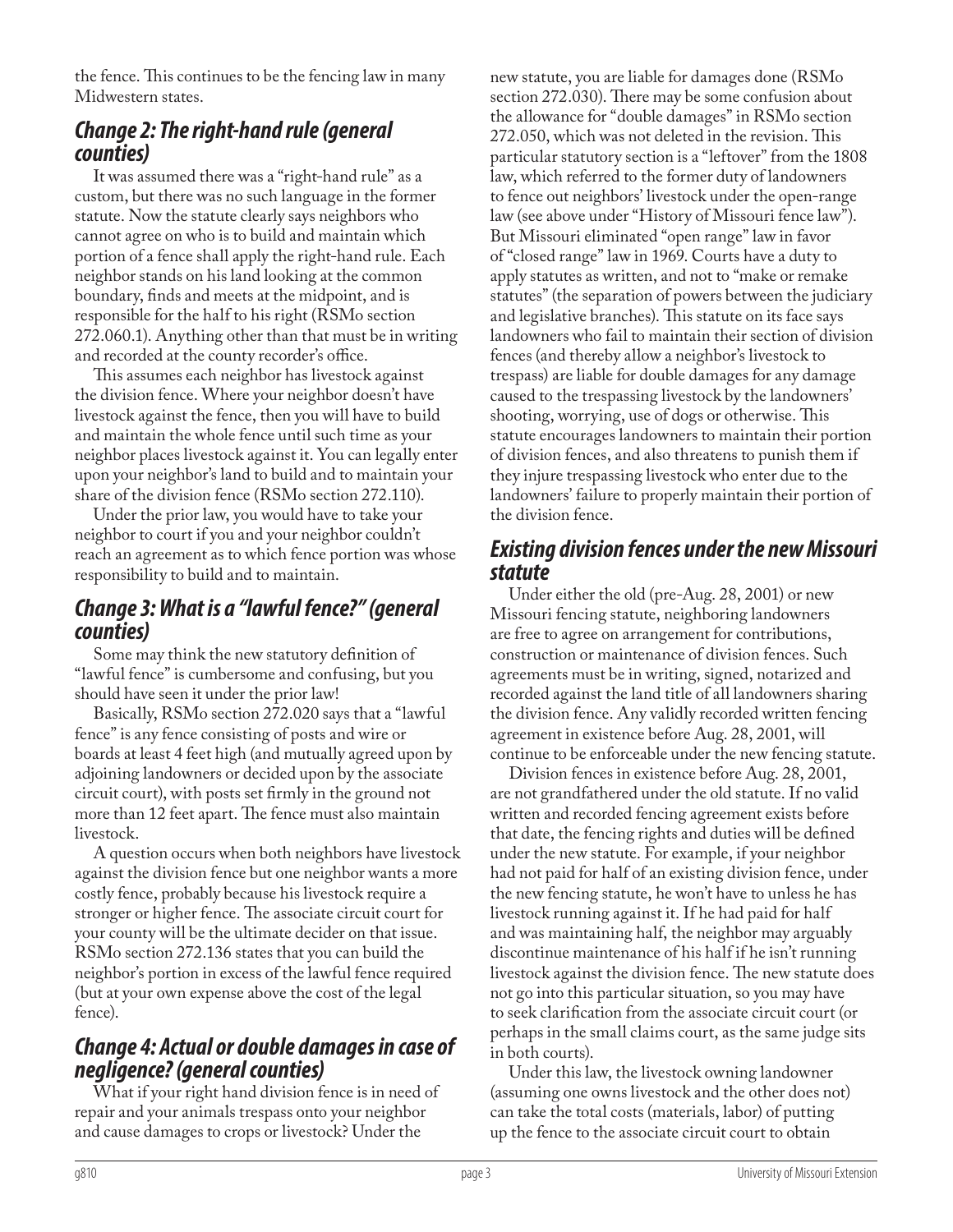reimbursement for half the fence costs in the event the non-livestock owning landowner puts livestock against the fence at a later date. However, this portion of the law has not worked very well since it was passed in 2001.

## *Neighboring landowners still free to make special fence agreement (general counties)*

In the new statute, neighboring landowners are free to bind themselves contractually to fencing provisions different from those in the statute (RSMo section 272.090). And this includes agreeing that no division fence is needed (RSMo section 272.134).

The three-fence-viewers approach remains in the law as the associate circuit court's mechanism to settle disputes (RSMo section 272.040). Each fence viewer is to receive \$25 per day, and such costs are to be shared equally by the neighboring landowners. The fencing statute is simply a default provision for those situations where the neighbors cannot reach agreement.

## *Fencing agreements must be in writing and recorded against both titles*

When you and your neighbor reach an understanding about what type of division fence to build and who is to build and maintain the right-hand portion, anything other than that must be put in writing, signed and recorded against the land title (county recorder's office) of all neighbors signing the fencing agreement.

Verbal agreements won't work, as they violate the statute of frauds, which requires that agreements dealing with land and those taking longer than one year be in writing to be enforceable in court. Furthermore, only recorded written agreements will bind successor owners (buyers, gift recipients, and heirs).

## **How are things different in a local option fence law county?**

- Forced contribution and maintenance: If either neighboring landowner needs a division fence, the neighbor has to pay for half the cost of the "lawful fence" (different definition in optional counties) and maintain half (RSMo section 272.235).
- Lawful fence is defined basically as one equivalent to a fence of four barbed wires supported by posts not more than 12 feet apart, or 15 feet apart with one stay. If either neighbor wants a more costly fence, then he/she will have to build it and pay for any costs above what a legal fence costs (RSMo section 272.210.1).
- No right-hand rule: The optional county fence statutes make no mention of any right-hand rule, although that is assumed in many of the local option counties. Each neighbor is to build and to maintain

"half." Disputes are to be taken to the associate circuit court, which appoints three fence viewers to report back to the court (RSMo section 272.240).

- Actual damages: If your livestock trespass through your portion of the division fence due to your negligence (as discussed in detail below), then you may be liable for the actual damages caused to your neighbor's crops or livestock (RSMo section 272.230).
- Neighbors are still free to make a fencing agreement that is different from these statutory provisions; just be sure it is in writing, signed and recorded properly. You may need to have an attorney do this (RSMo section 272.235).

## **Liability for trespass by livestock through exterior and division fences**

The liability of the livestock owner depends on whether the animals crossed either an "exterior or nonboundary" or a "division" fence. An exterior fence is one that is not within a common enclosure. A fence along any public road (interstate down to a township road) and a boundary in a creek are examples of an exterior fence. Division fences, on the other hand, are fences that separate adjoining landowners.

Where animals cross one or more exterior fences (or unfenced exterior boundaries) before entering a neighbor's farm, the animal owner is probably liable for all damages that may arise on that farm and the livestock can be distrained (seized). This results from the Missouri statute (under 270.010.1, more commonly known as the "stray law") that places the duty to fence in animals on the animal owner (closed range, as opposed to the former "open range"). The livestock owner's potential defense to avoid liability includes arguing that the livestock escaped through no negligence on his part, as he kept a good fence and regularly fed and checked on his livestock. Another defense argument might be that "acts of God" (force majeure) were intervening and unforeseeable forces caused the livestock to escape, such as a storm knocking trees down fences or dogs chasing the livestock through the fence. For more information on Missouri's statute requiring livestock owners to restrain their livestock from running at large, see Chapter 270. MU Extension publication G453, [Farmers' Liability for Their](https://extension.missouri.edu/publications/g453)  [Animals](https://extension.missouri.edu/publications/g453) (https://extension.missouri.edu/publications/ g453) also explains issues around liability for farm animals.

When livestock cross a division fence, the individual claiming damages must prove the animal owner was negligent in some way in allowing their livestock to get out (RSMo section 272.030). Negligence would most likely include not having your division fence up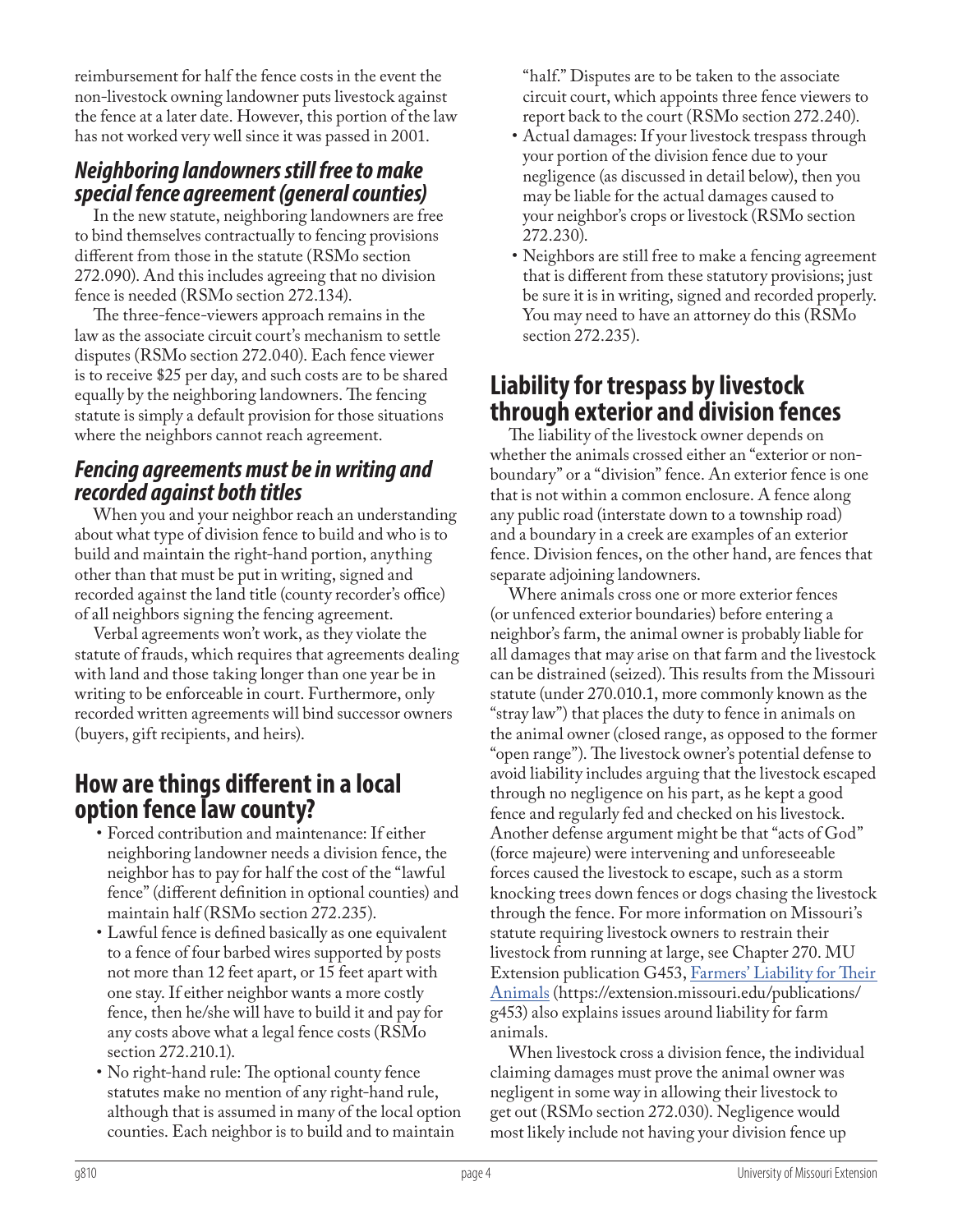to the minimum standards under either law (general or optional); not repairing water gaps in a timely manner after livestock get out; not feeding or watering animals such that they look outside the enclose, and having an animal (bull, stallion, etc.) that gets out of a fence multiple times. If the individual can prove negligence on the part of the animal owner, that party may complain to the associate circuit court of the county to settle the action in court. If the animal owner wins, he or she may be able to recover costs and any damages sustained. If the person who had damages can prove negligence on the part of the animal owner, he or she is allowed recovery for actual damages.

## **Boundary line disputes and the doctrine of adverse possession (squatter's rights)**

## *Fence boundaries*

Boundary location disputes usually arise in connection with rebuilding or relocating old fences. The principle referred to as "squatter's rights," properly called legal doctrine of adverse possession, then becomes important. This legal doctrine provides that someone in possession of land continuously for a period of 10 years may receive absolute title to the land if his or her possession was adverse to the interests of the true owner. The court and jury will decide.

It may require a "quiet title" lawsuit to decide whether all five elements of adverse possession are present in any given factual situation. Title can be established for the adverse possessor if the possession meets these conditions:

- Actual (land used in the same way that nearby landowners use their land)
- Hostile (under claim or right)
- Open and notorious (so long as the adverse possessor acts as though the land is his)
- Exclusive
- Continuous for the 10-year period

Tenants cannot assert adverse possession even after leasing the property for more than 10 years because they are there with the consent of the landowner (not "hostile use").

The usual case of adverse possession is one in which the adverse possessor does not have guilty knowledge that he is on another person's land. Typical adverse possession lawsuits involve innocent construction of fences off the true boundary line. Under Missouri law, it doesn't make any difference whether the adverse possessor (really just a "trespasser") paid or did not pay the real estate taxes on the land being claimed under adverse possession.

Keep in mind that if a title is acquired by adverse possession, it can be made "marketable of record" only after either a court has rendered judgment that all the requirements of the doctrine of adverse possession have been met, or the neighboring landowners have given each other signed, notarized and recorded quitclaim deeds. The "quitclaim approach" is basically a settlement out-of-court and should be done with legal advice.

"New" landowners are generally in a tougher position than a landowner who has been there for many years. A survey alone may or may not be evidence for adverse possession cases: Photos, old fence rows and testimonies from others can provide supporting evidence, too.

## *Boundaries along streams*

The question of where the boundary runs when land borders a stream may arise when water, gravel, mineral or recreational rights are disputed or when a stream changes course. The location of the boundary and the adjoining landowner's rights normally depend on the legal classification of the stream at the point in question. In Missouri, riparian water (natural watercourses or lakes) may be classified in these ways:

- Public navigable
- Public nonnavigable
- Private nonnavigable

A stream is classified as public navigable if it is large enough for commercial watercraft to float on. In Missouri, the landowner adjoining the stream is considered to own land down to the water's edge (lowwater mark), while the public retains ownership of the streambed. Any land that is slowly and imperceptibly built up along the shoreline is considered to belong to the adjoining owner by the doctrine of "accretion."

A stream that is too small to float commercial watercraft but is sufficiently large to float canoes, small fishing boats or logs is legally classified as public nonnavigable in Missouri. The boundary is said to run with the center thread of the stream. Thus, the boundary would change with a gradual change in the center thread of the stream. If the stream suddenly changes course, the boundary does not change but remains at the original place. Both of the above situations are generally thought of as a non-boundary, meaning a fence should be placed on each landowner's side of the stream.

A landowner adjoining a public nonnavigable stream has the right to remove sand and gravel from it. However, his or her ownership rights are subject to the public's right to use the stream itself for recreational purposes. This right is limited to personal use (you cannot sell the gravel or sand) and must be removed following Missouri Department of Natural Resources (DNR) recommendations.